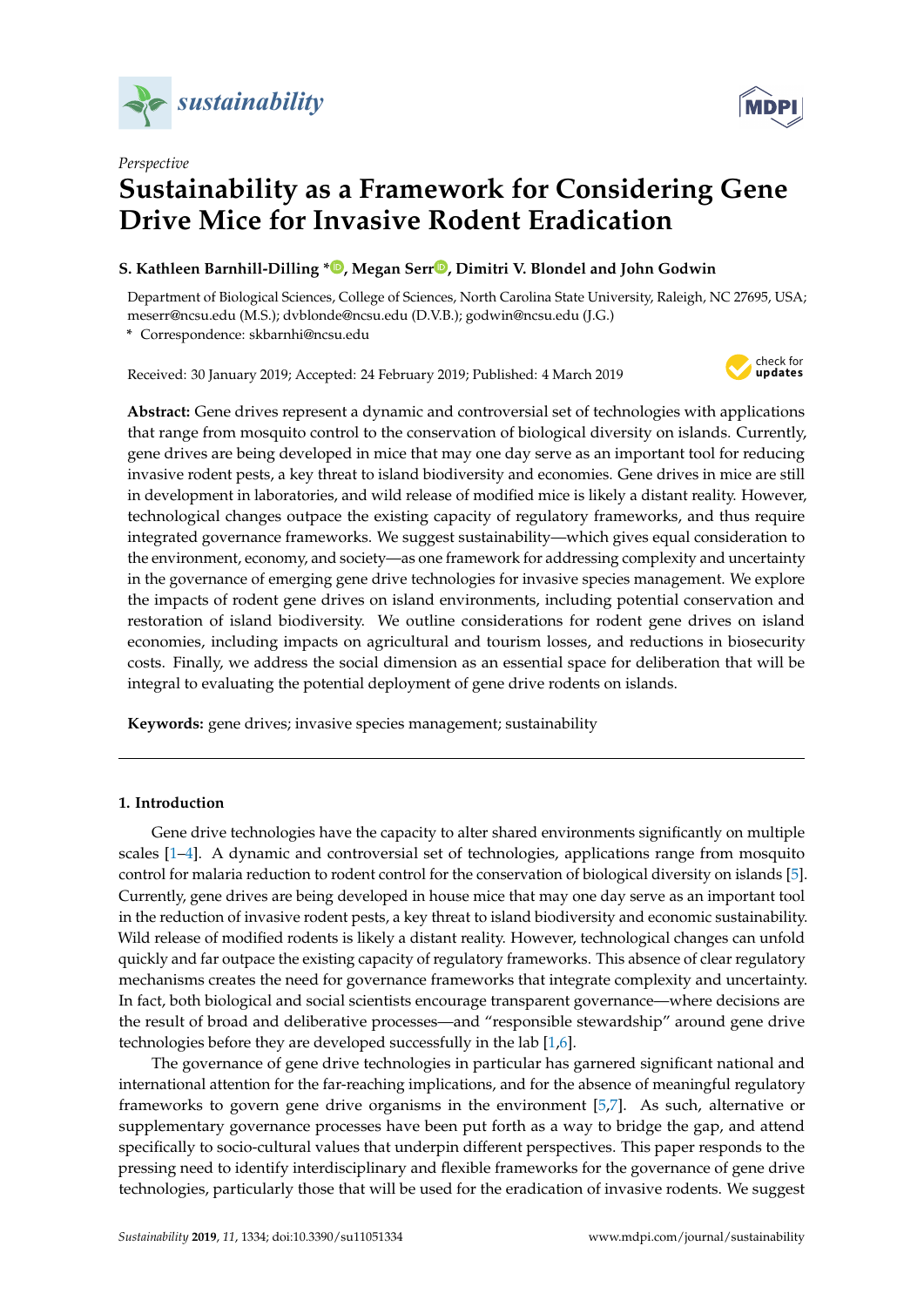that the framework of sustainability is an important tool for governance of gene drive organisms, especially in the face of the uncertainty and complexity that characterize their applications more generally. That sustainability offers relatively equal weight to environmental, economic, and social dimensions is one of its strengths as a framework, particularly with respect to understanding the complex values and perceived risks that are entangled with these overlapping issues. Moreover, sustainability offers locally-placed but globally situated metrics for understanding the implications of gene drive technologies, where locally situated decisions are nested within global institutions and ecosystems [\[2\]](#page-8-5).

## **2. Background**

## *2.1. Invasive Rodents on Islands*

Invasive rodents occur on over eighty percent of the world's islands [\[8\]](#page-8-6). The four species of primary concern are house mice (*Mus musculus*) and three species of rats (*Rattus rattus*, *R. norvegicus*, *R. exulans*) [\[9\]](#page-8-7). Rodents invade easily with human transportation, and are able to rapidly establish populations and adapt to island environments. As a result, house mice are the second most widespread mammal on the planet after humans [\[10,](#page-8-8)[11\]](#page-8-9).

Negative impacts of invasive rodents are widespread, and islands are particularly vulnerable to their effects [\[12\]](#page-8-10). For example, as disease vectors, invasive rodents represent a public health hazard. Invasive rodents are also responsible for considerable biodiversity losses on islands [\[13](#page-8-11)[,14\]](#page-8-12). Islands are often home to endemic species, or species found nowhere else on Earth, and these native species have often evolved without predators [\[15\]](#page-8-13). As a result, island species are often particularly vulnerable to invasive species. Moreover, island economies are often less resilient and more vulnerable to external pressures, due to their relatively limited size and heavy reliance on natural resources, and invasive rodents also negatively impact agricultural and tourism economies on islands [\[16\]](#page-8-14). Additionally, because they are often direct vectors of infectious diseases, invasive rodents can present public health concerns [\[14\]](#page-8-12).

Because of their ubiquity and deleterious impacts, numerous eradication efforts have been undertaken to rid islands of invasive rats and mice  $[8,15]$  $[8,15]$ . These eradication efforts have been successful in eliminating invasive rodents from over 400 islands [\[17\]](#page-9-0). However, eradications rely almost exclusively on rodenticides which present a number of challenges, including high failure rates, off-target effects that can negatively impact conservation species of concern, and high operational costs [\[13](#page-8-11)[,14](#page-8-12)[,18\]](#page-9-1). Moreover, rodenticide-based eradications are only effective—or even possible—on approximately 15% of affected islands [\[15\]](#page-8-13). These and other challenges have created a compelling need for alternative approaches to rodent eradication.

#### *2.2. Gene Drives as Possible Solution*

Synthetic gene drive technologies represent one promising but controversial potential alternative solution to rodenticide-based eradication approaches. Gene drives are systems of inheritance that move a particular trait into a population even if the gene drive produces a fitness cost to the organism [\[19\]](#page-9-2). Unlike the traditional Mendelian ratio of a 50% chance for inheritance, gene drives can potentially transmit a trait to offspring at near 100% ratios. By themselves, gene drives are not inherently new concepts: There are a number of naturally occurring 'selfish' genetic traits that serve as gene drives in wild populations [\[19\]](#page-9-2). In fact, the development of gene drive mice relies heavily on naturally occurring gene drive functions [\[5,](#page-8-2)[6\]](#page-8-3) However, the advent of new and powerful genome editing capabilities enabled by CRISPR technologies has accelerated the development of synthetic gene drives and potential environmental release of genome-edited organisms [\[1\]](#page-8-0). Synthetic gene drives have thus far been successfully developed in mosquitoes, flies, worms, and yeast [\[1](#page-8-0)[,19–](#page-9-2)[23\]](#page-9-3).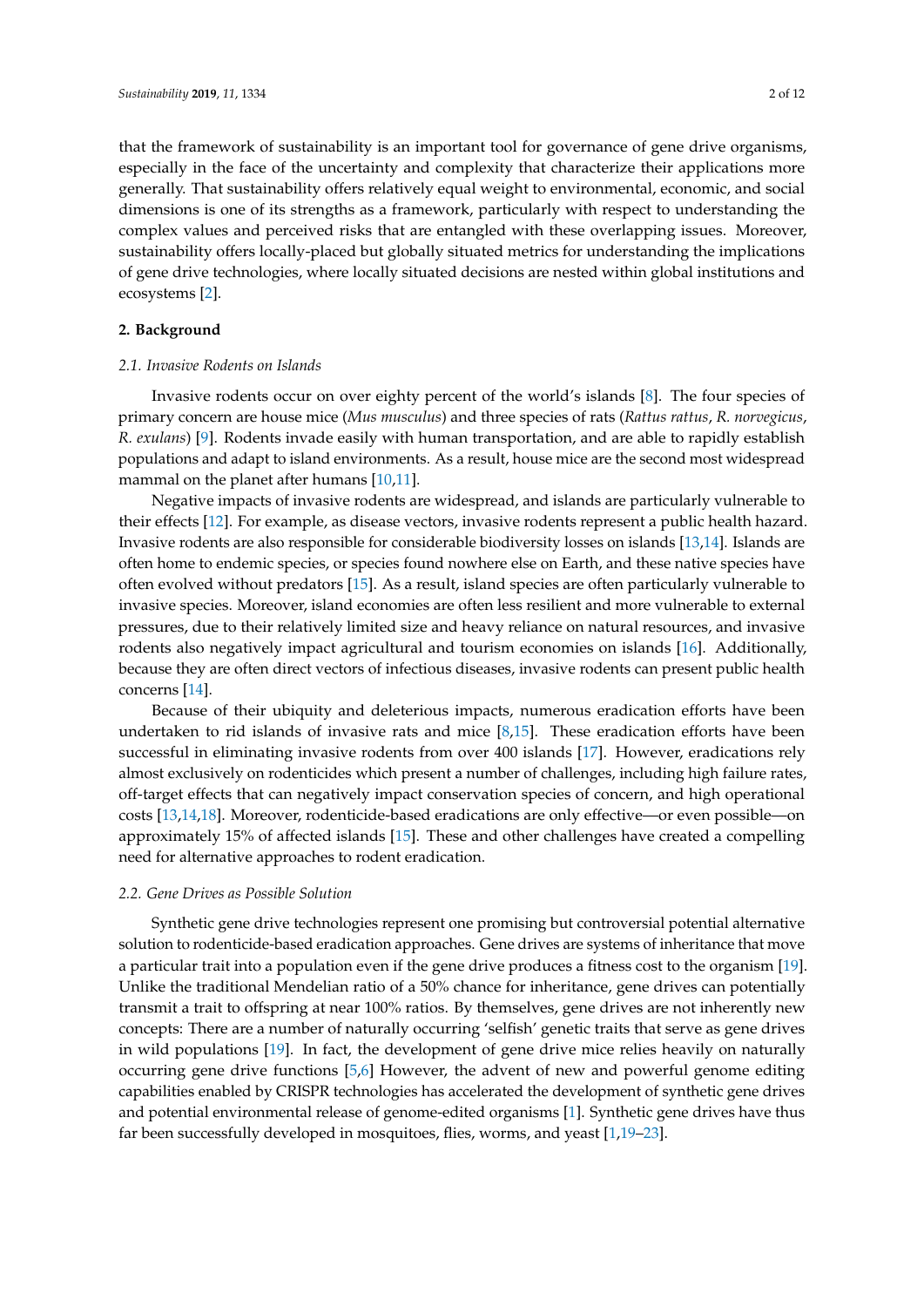Sex biasing gene drives—whereby a trait that drives the population to mostly male or mostly female—is being considered for invasive species eradication [\[1,](#page-8-0)[23,](#page-9-3)[24\]](#page-9-4). Modeling suggests that these gene drives could be engineered to spread to all members of a population from a release of a few individuals [\[25](#page-9-5)[,26\]](#page-9-6). Sex biasing gene drives are being developed in mice as both target species and as model species. Biasing the sex ratio of a particular population would cause local extirpation, due to a lack of suitable mates [\[6](#page-8-3)[,14\]](#page-8-12). As such, gene drives could be used to reduce invasive rodent populations on islands. A comparison of rodenticide and potential gene drive eradications can be found in Table [1.](#page-2-0)

<span id="page-2-0"></span>

|                    | Rodenticides                                                                                                              | <b>Gene Drives</b>                                                                                                         |
|--------------------|---------------------------------------------------------------------------------------------------------------------------|----------------------------------------------------------------------------------------------------------------------------|
| <b>Function</b>    | Brodifacoum:Second generation<br>anticoagulants-lethal upon ingestion                                                     | Using CRISPR mice to ensure all mice look and<br>behave male or female                                                     |
| Efficacy           | At least to 38% failure rate for house mice;<br>5-10% failure rates for rats                                              | Unknown—modeling predicts high success with<br>minimum release rate                                                        |
| Monetary Cost      | Millions of dollars per island; fixed costs                                                                               | High upfront costs; predicted to diminish over time                                                                        |
| Pros               | Established protocol<br>Higher success rate for rats (Rattus)<br>Clear regulatory frameworks in place                     | Species-specific<br>Safe to use around humans, pets and livestock<br>Non-lethal method<br>Absence of regulatory frameworks |
| Cons               | Inhumane<br>Non-target effects<br>Difficult to employ on<br>human-inhabited islands<br>High fixed costs                   | Potentially controversial<br>Biosecurity protocols still being developed                                                   |
| <b>Biosecurity</b> | Contained geographically<br>Toxicant degrades over time<br>Only security concern is<br>re-introduction of invasive rodent | Requires a minimum release threshold<br>Genetic/molecular methods of containment<br>in progress                            |

**Table 1.** Potential eradication methods: A comparison.

Adapted from Leitschuh et al., 2018 [\[14\]](#page-8-12).

Gene drives may offer a number of environmental and economic benefits to the management of invasive rodents on islands. However, they also emerge in complex human systems. In fact, despite considerable technological and ecological uncertainty one of the most significant potential barriers to the use of gene drive rodents is the potential for socio-political opposition about the environmental release of gene drive rodents [\[7\]](#page-8-4). As such, the issue of gene drive rodents for island invasive species management calls for a framework that can give equal attention to environmental, economic, and social considerations.

#### **3. Sustainability**

This paper explores how the three pillars of sustainability—environment, economy, and society—can serve as an important framework for governing gene drive rodents for island conservation. Sustainability is certainly a broadly used term, and until operationalized in a particular context, can have a variety of implications. Significant sustainability scholarship attends to the extended lifetime of a particular resource system [\[27\]](#page-9-7) which while important to consider more broadly, offers a distinct perspective on environmental governance. We employ the framework of sustainability that, in decision-making, attends equally to environmental, social, and economic considerations [\[28\]](#page-9-8).

Larson and colleagues already call for sustainability as a framework for invasive species management, in part because invasive species management decisions are often made without giving social and economic factors sufficient consideration [\[16\]](#page-8-14). We argue that a sustainability framework is particularly important for invasive species management and rodent eradication schemes that include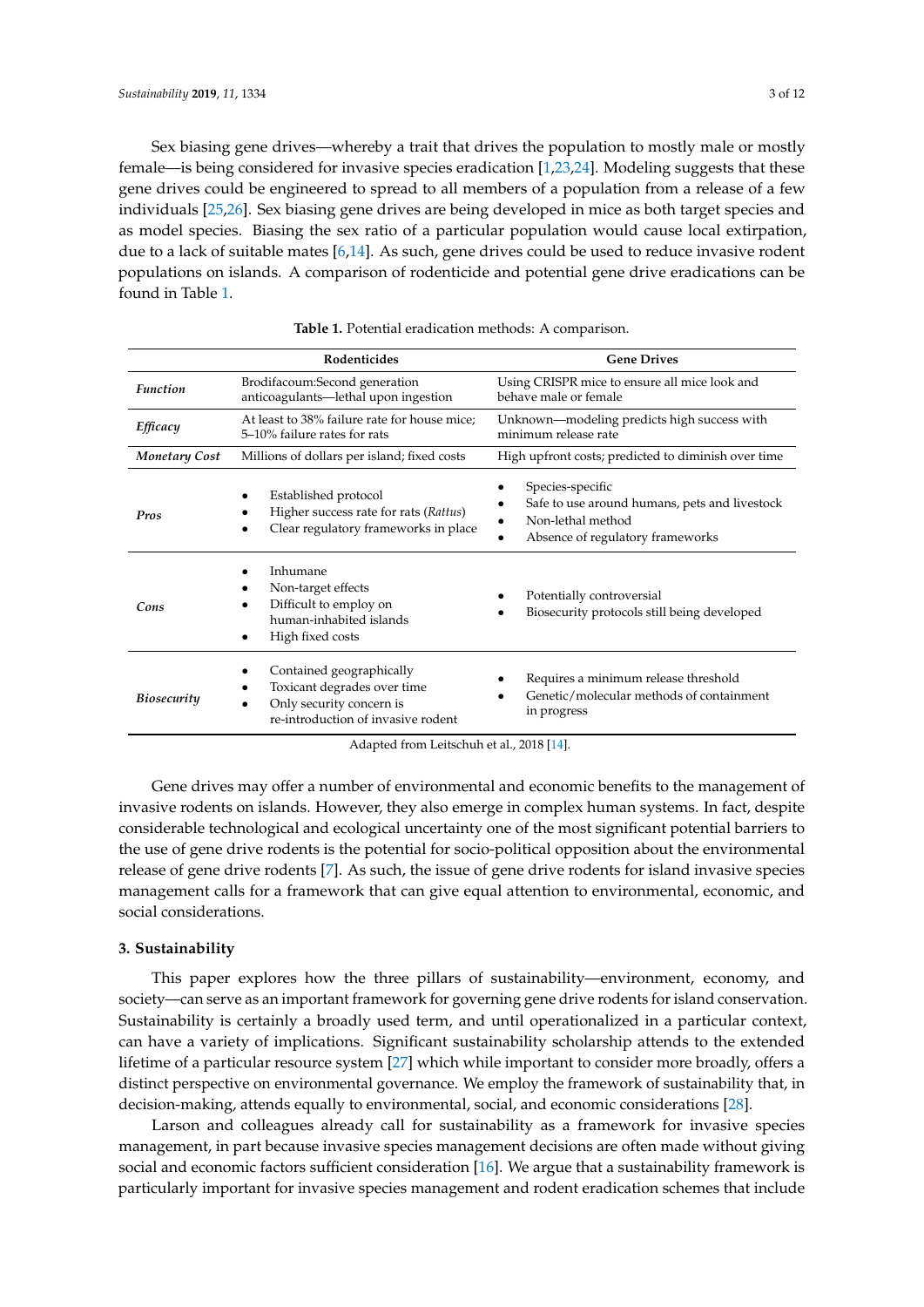gene drive organisms, because a significant drawback to potentially using gene drive rodents for invasive species management is potential socio-political opposition [\[29\]](#page-9-9).

We engage with each of the three dimensions of sustainability in turn—environment, economy, and society—to demonstrate how this framework can help shape responsible and just governance of mammalian gene drives. We explore the impacts of rodent gene drives on island *environments*, including potential conservation and restoration of island biodiversity, improved animal welfare, and a reduction in off-target effects. We evaluate rodent gene drives on island *economies*, interrogating anticipated reductions in agricultural and tourism losses, biosecurity costs, and offsetting costly rodenticide applications. Finally, the *society* pillar creates essential space for deliberation, and important dimensions of governance that will be integral to evaluating the potential deployment of gene drive rodents on islands. Each of these three pillars encapsulates textured and complex debate and as such, this paper provides a broad overview of these dimensions.

#### *3.1. Environment*

Islands represent approximately five percent of the world's terrestrial land mass, but thirty-seven percent of all critically endangered species are endemic to islands [\[30\]](#page-9-10). Endemic island species, species that are found only on particular islands, are especially vulnerable to invasive species, because they evolved in relative isolation and may lack defenses against predators from the mainland [\[15\]](#page-8-13). Conserving and restoring island biodiversity by reducing or eliminating invasive species, according to many stakeholders, represents an important and inherently positive endeavor.

Invasive rodents can be particularly damaging to island ecosystems, and an estimated 80% of the world's islands harbor invasive rodents [\[9,](#page-8-7)[31\]](#page-9-11). Rodents are direct viral and bacterial disease vectors for humans and other animals, and are reservoirs for dozens of infection pathogens [\[14\]](#page-8-12). Invasive rodents can also severely impact ecosystems, especially on islands where native biota evolved in the absence of mammalian predators [\[32–](#page-9-12)[34\]](#page-9-13). For example, islands are often the nesting and breeding grounds for seabirds. Rodents can have devastating impacts on seabird populations by consuming eggs and harming chicks [\[9,](#page-8-7)[35\]](#page-9-14). In fact, "invasive rodents have been implicated in the extinction of over 60 vertebrates alone" [\[14\]](#page-8-12) (pp. 5121–5122). In short, invasive rodents are a significant biodiversity threat for the majority of the world's islands.

Introduced predators can also have significant indirect but large-scale impacts on entire island ecosystems [\[26](#page-9-6)[,35\]](#page-9-14). The impacts of species restoration are intended to have broader restorative effects throughout island ecosystems [\[36](#page-9-15)[–38\]](#page-10-0). For example, scientists have demonstrated that removing invasive rodents benefits native flora and fauna, particularly by increasing seabird fecundity [\[38](#page-10-0)[,39\]](#page-10-1). Following rat eradication on Palmyra Atoll, the non-native Asian tiger mosquito (*Aedes albopictus*)—which was a known infectious disease vector–underwent a secondary local extirpation [\[40\]](#page-10-2). Additionally, recent scholarship suggests that coral reefs can benefit from the eradication of invasive rodents as seabirds enhance the productivity of coral reefs [\[37\]](#page-9-16).

Current efforts to eradicate invasive rodents also present animal welfare concerns. As noted above, currently the primary means of removing invasive rodents from islands greater than five hectares is rodenticides [\[13\]](#page-8-11). As of 2015, over 650 rodenticide-based eradication campaigns have been launched worldwide [\[41\]](#page-10-3). Rodenticides are anticoagulants that are lethal when ingested [\[39\]](#page-10-1), and are not species-specific, resulting in accidental consumption by the species that efforts aim to protect [\[13](#page-8-11)[,18](#page-9-1)[,42\]](#page-10-4). For aerial campaigns, native species must often be captured and contained to prevent death by accidental ingestion. On human-inhabited islands, eradication is particularly challenging, because of the potential for accidental human or livestock consumption [\[13](#page-8-11)[,42\]](#page-10-4). Moreover, complete eradication is not always feasible requiring repeated efforts, and resistance to rodenticides can emerge [\[8,](#page-8-6)[10\]](#page-8-8). By comparison, released gene drive rodent control may result in short-term increases of local rodent populations, but once established, should drive down populations by preventing births, as opposed to causing painful deaths [\[14,](#page-8-12)[19\]](#page-9-2).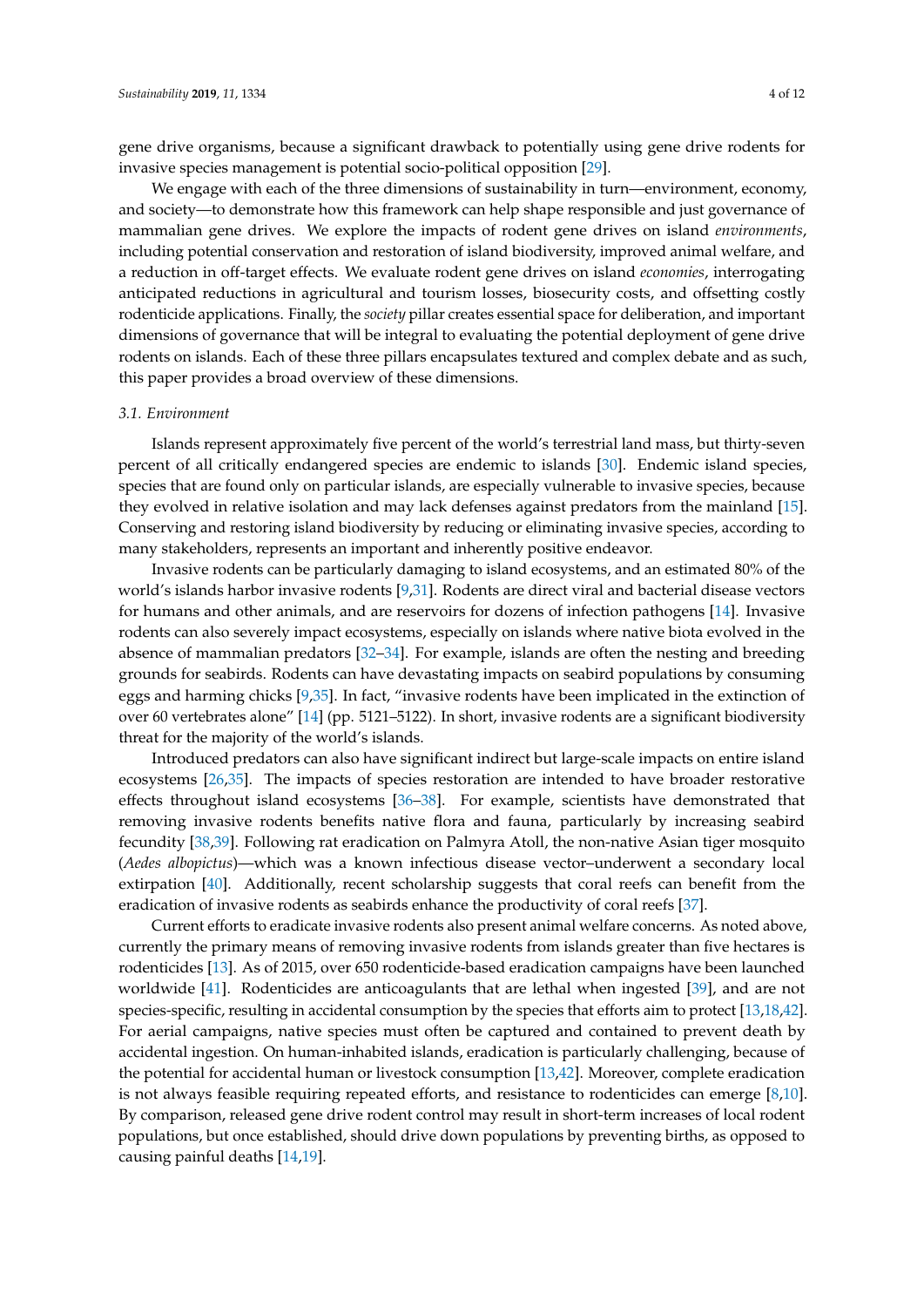Many proponents consider gene drive biocontrol to have clear comparative advantages over other eradication methods [\[6,](#page-8-3)[13\]](#page-8-11). Current rodenticide-based eradication methods can only effectively eliminate rodent populations on 15% of impacted islands, and effectively preserving island biodiversity calls for transformative methods, such as the application of gene drives for genetic rodent control [\[13\]](#page-8-11). Additionally, ongoing ecological and population dynamic modeling can aid the further understand of how gene drives may behave in the environment [\[25](#page-9-5)[,43\]](#page-10-5), and support decision-making in the face of considerable uncertainty. There is still considerable precaution, or even opposition, to using gene drive mice for any purposes, particularly species conservation [\[5\]](#page-8-2). Invasive species eradication, however, still calls for complex matrices and bases for decision-making, particularly those that address economic and social considerations.

### *3.2. Economy*

From an economic perspective, invasive rodents can present problems for island agriculture and economically vital island tourism industries [\[44\]](#page-10-6). Islands often have small economies, their relative size rendering them less resilient and therefore more vulnerable to external pressures, such as those caused by invasive rodent species [\[16\]](#page-8-14), and this vulnerability is an important consideration. The impacts of removing invasive rodents through gene drives are predicted to improve agricultural economies and tourism economies while potentially reducing costs of eradication efforts overall.

The most direct economic impact of invasive rodents is on agriculture [\[45\]](#page-10-7). Rodents are responsible for large crop losses (14–66%) to important crops, including maize, soybean and rice [\[34\]](#page-9-13). Significant damage can occur at any stage of crop development, from rodents digging up freshly planted seeds to damaging stored and transported goods [\[46\]](#page-10-8). In Australia, house mouse outbreaks occur every few years and often reach plague proportions of >800 mice ha $^{-1}$  [\[47\]](#page-10-9). These outbreaks disrupt farmers' livelihoods and considerable efforts have been undertaken to predict and manage outbreaks [\[47\]](#page-10-9). Where mice cause agricultural damage, the ability to relate mouse density to crop damage can allow for proper calculations of economic injury levels and allow for the formation of damage thresholds [\[46\]](#page-10-8). Damage threshold calculations could help calculate the number of mice present before management options should be employed [\[46\]](#page-10-8).

The rodenticides that are used for eradication are second-generation anticoagulants that are lethal when ingested [\[29\]](#page-9-9). Rodenticide application programs are complex operations; their planning and implementation include challenges, such as multi-phased personnel costs and transportation to remote islands [\[14\]](#page-8-12). When these plans are implemented, rodenticides are broadcast from helicopters, and through the deployment of bait stations, bait trays, and even manually [\[29\]](#page-9-9). The high fixed cost of these toxicant-based rodent eradication is one of the factors limiting their current use and effectiveness [\[13,](#page-8-11)[14\]](#page-8-12). These costs can reach millions of dollars per island [\[13,](#page-8-11)[48\]](#page-10-10); in 2012 more than US\$600 million were spent globally on rodenticides, with projections of up to US\$900 million by 2019 [\[13](#page-8-11)[,49\]](#page-10-11). While mouse gene drives have been estimated to cost millions of dollars to develop, these anticipated costs are estimated to be considerably lower than what is currently being spent on rodenticide-based rodent eradication programs [\[14\]](#page-8-12), particularly when accounting for potential costs accrued from non-target effects [\[48\]](#page-10-10).

Tourism economies are also impacted by rodent eradication. There are long-term tourism costs to ignoring eradication, including a decline in values and tourism experience in areas expected to be natural, "unspoilt" parts of the world [\[29\]](#page-9-9), providing additional motivation for rodent eradication. Based on cost-benefit analyses and willingness to pay calculations, tourism-related revenues are expected to increase post-eradication [\[29,](#page-9-9)[50\]](#page-10-12). Rodenticide eradication programs that include helicopter broadcasts and manual baiting also result in projected short-term tourism losses; tourists may not visiting during the eradication program [\[29\]](#page-9-9). Gene drive biocontrol could still result in the same long-term tourism benefits as rodenticide-based control, but using gene drive mice as an alternative will likely reduce the impacts of these tourism gaps, since they involve the release of mice and subsequent sampling rather than broadly distributed toxicants.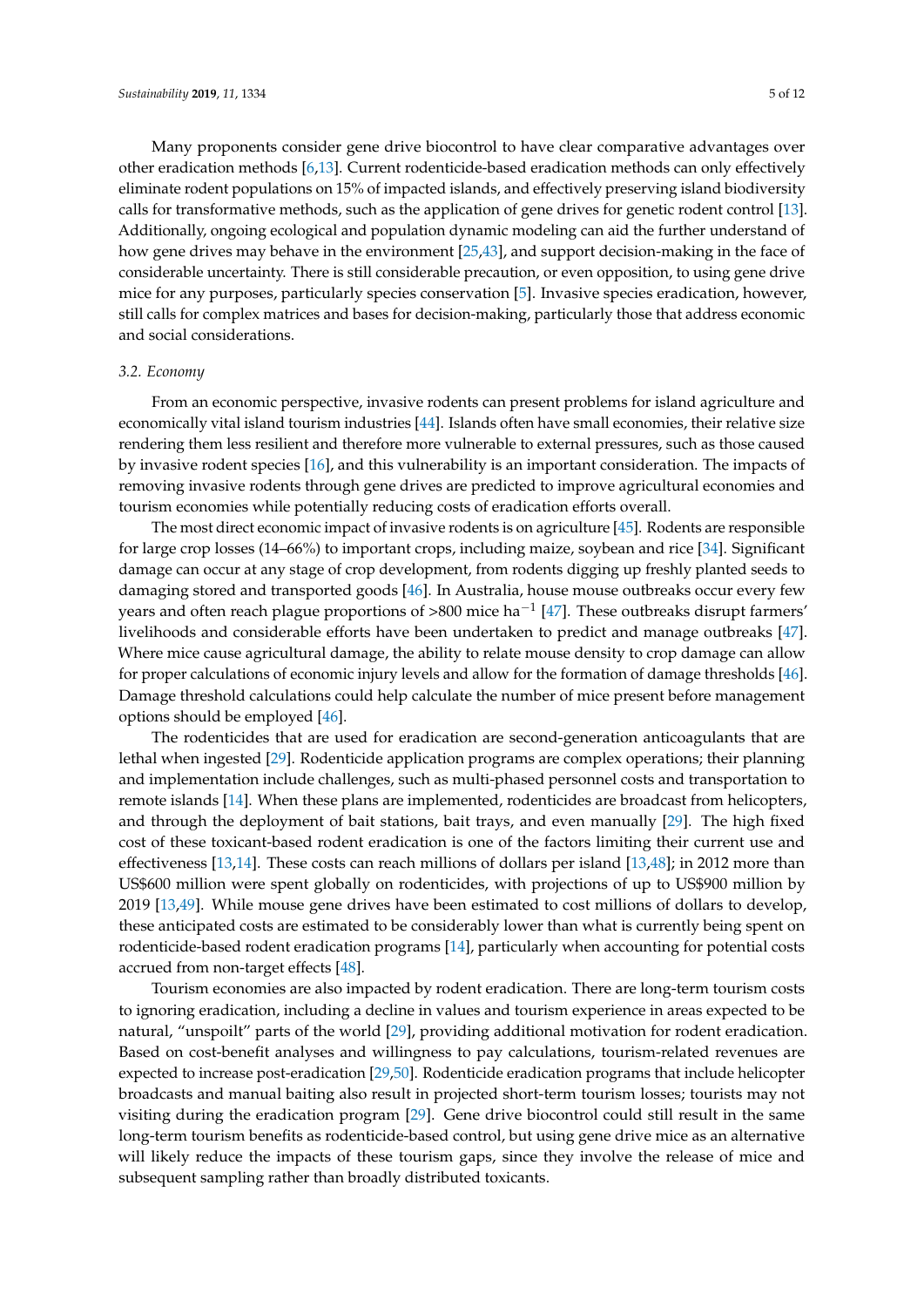Additional economic factors to consider include biosecurity and biosafety safeguards. Biosecurity concerns center around getting and keeping invasive rodents off islands. Some of the associated biosecurity costs—primarily those associated with reinvasion–are seen as relatively consistent across the different eradication methods. For example, despite the strength of an ocean barrier, human-mediated introductions (and reintroductions) are considered a high risk [\[51\]](#page-10-13) and these introductions often occur in tandem with tourism traffic via equipment and vessels [\[52\]](#page-10-14). Island borders and ports must thus either be regulated [\[52\]](#page-10-14) or in the cases of unmonitored public access borders, islands must be extensively monitored and managed in other ways [\[51\]](#page-10-13). While recent technological advances, such as biomarker tools and molecular tools have proven quite effective [\[51](#page-10-13)[–54\]](#page-10-15), they still represent a cost to rodent re-invasion prevention.

The use of gene drive biocontrol could reduce some costs associated with rodenticide eradications, including eliminating the often costly need for non-target species management, since a gene drive would be species-specific unlike rodenticides. However, this would depend on the approach used. For example, in the '*t*-Sry' system a naturally occurring gene drive termed the *t*-haplotype would be modified by the addition of the key male determining gene *Sry* to masculinize offspring sex ratios (see References [\[6,](#page-8-3)[14\]](#page-8-12) for fuller descriptions]. However, mathematical modeling suggests this particular approach would likely require multiple releases of gene drive animals to achieve eradication [\[25\]](#page-9-5). Multiple releases would be part of the broader strategy to reduce the likelihood of uncontrolled spread [\[55\]](#page-10-16). Another potential cost benefit for gene drive approaches could be realized by eliminating the concerns described above regarding the use of rodenticide approaches on inhabited islands. Because the gene drive mice are still in the laboratory development phase, one must also consider the relative risk of sinking resources into a high stakes project that may not successfully produce gene drive mice that work as hoped or designed [\[56\]](#page-10-17).

Biosafety concerns, on the other hand, center around keeping an organism within the geographic space for which it is intended [\[57\]](#page-10-18). Biosafety concerns are distinct from current eradication plans, because unlike rodenticides, some gene drive designs have the ability to self-propagate [\[1](#page-8-0)[,14\]](#page-8-12), and even escape from the island for which it is designed. For this reason, the drive should be designed carefully to prevent effects on nearby mainland mice. Researchers are currently developing such built-in geographic and temporal safeguards [\[14\]](#page-8-12). "Locally fixed alleles" represents one gene drive biosafety strategy, that targets certain alleles which are specific to a given island. If gene drive animals with locally fixed alleles were to escape, they should have no effect on mainland populations [\[43\]](#page-10-5). Because this strategy is embedded in the development of the gene drive mice, it does not represent an additional biosafety cost.

Although economic analyses of gene drive applications for invasive species eradication are still in early stages [\[13\]](#page-8-11). Economic losses from invasive species, and the potentially reduced costs of eradication programs using gene drive mice, offer some foundation for these analyses. A cost-benefit analysis that compares the cost of rodenticide eradication and integrates projected costs of technology development and phased release represents an important need in the scholarship surrounding gene drive-based invasive species management.

#### *3.3. Society*

Social considerations for gene drive rodents represent perhaps the most complex dimension of the sustainability framework, and may well be the deciding factor in the application of gene drives more broadly [\[29\]](#page-9-9). The possible release of gene drive rodents as an invasive species eradication strategy is situated at the intersection of two already complex and controversial domains: Gene drives and invasive species management. In fact, the social dimensions that underpin invasive species management and emerging gene drive biotechnologies share important characteristics. Perceptions of invasive species management and gene drive technologies both draw on diverse social perspectives, value systems, and risk perceptions that are built on psychological, cultural, or even evolutionary factors [\[16,](#page-8-14)[58\]](#page-10-19). Both issues also require space to integrate highly technical or scientific information,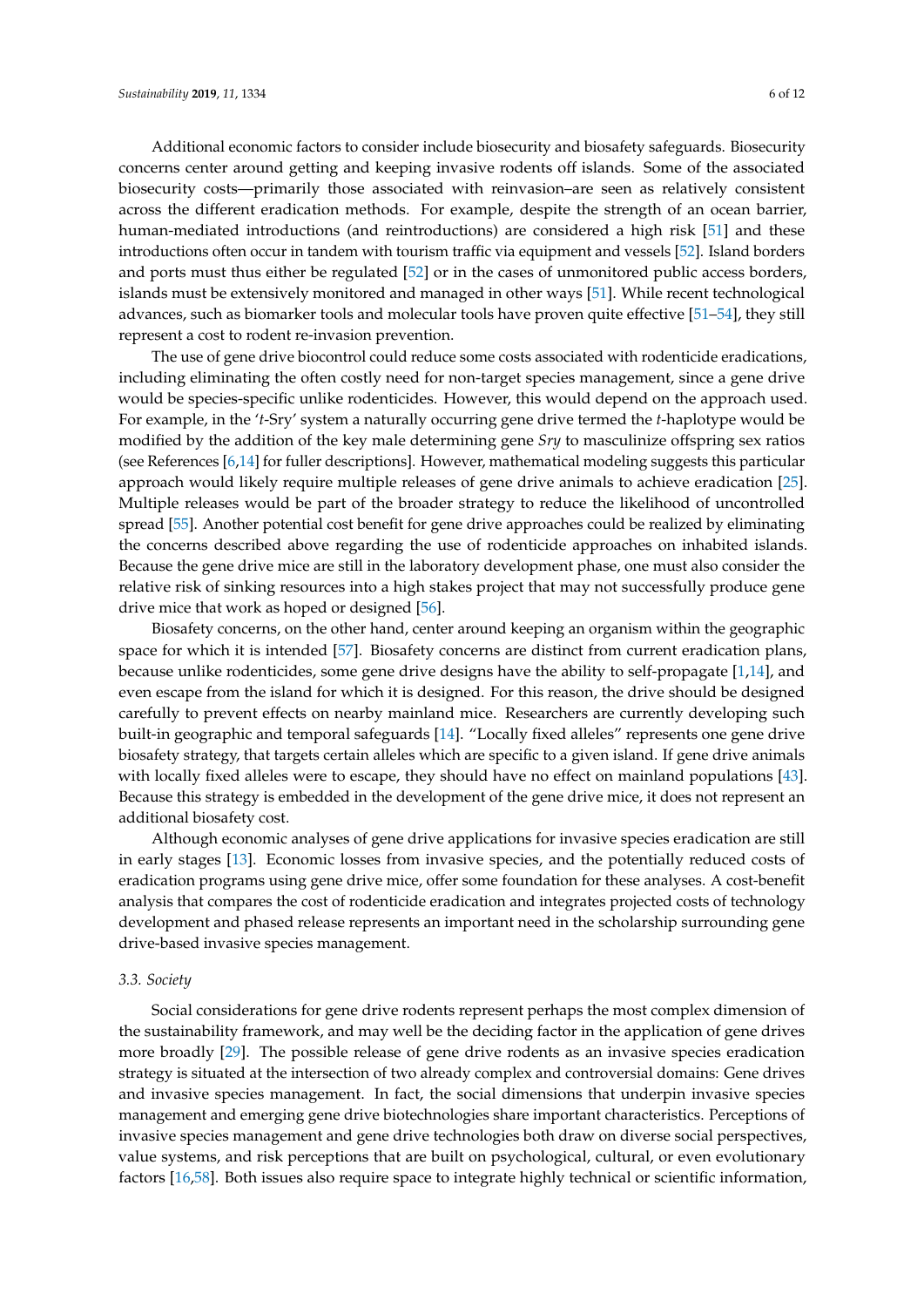heavily values-laden perspectives, and decision-making in the face of considerable uncertainty [\[5\]](#page-8-2). As such, a governance approach is called for [\[2](#page-8-5)[,59\]](#page-11-0) that attends to the complexity of both invasive species management and gene drives, both of which engage with disparate values and different perceptions of risk.

The development of these technologies is outpacing the local, national and global structures that govern biotechnology in the environment [\[2\]](#page-8-5), and some scholars describe them as 'anomalies' in the biotechnology regulation ecosystem [\[60\]](#page-11-1). Gene drive organisms will not only cross political jurisdictions, but they will also influence shared environments and decisions about them should reflect these complex implications [\[2](#page-8-5)[,59\]](#page-11-0). As such, attention turns to the *governance* of these technologies. Governance—distinct from governments—is a rightfully broad concept that draws on a variety of actors and institutions that would broaden the scope of responsibility of oversight from mandatory government regulations to also include voluntary standards or norms that address scientific ethics and respect for impacted communities [\[5\]](#page-8-2). An important feature of governance is the potential for deliberative engagement with communities, stakeholders, and public audiences about the technological innovation, their potential hazards and benefits, and the values that underpin these different positions [\[7,](#page-8-4)[58,](#page-10-19)[59\]](#page-11-0).

One governance approach that can attend to complex values and risk perceptions—and is consistent with calls in the governance of emerging gene editing or biotechnologies—is a deliberative community, stakeholder, and public engagement [\[5\]](#page-8-2). This concept represents a gradient of groups: Communities are generally considered to be characterized by geographic proximity to project impact, while stakeholders have some professional or personal interest [\[5\]](#page-8-2). Public audiences or groups may not be characterized by the same geographic or professional connection, but they are comprised of individuals who have some interest or concerns. That gene drive mice for conservation are designed to impact shared environments makes all three of these categories important [\[5\]](#page-8-2). Additionally, we use the definition of engagement from the gene drive report from the National Academies of Sciences, Engineering, and Medicine: "[S]eeking and facilitating the sharing and exchange of knowledge, perspectives, and preferences between or among groups who often have differences in expertise, power, and values" [\[5\]](#page-8-2) (pp. 132). The focus on deliberation in this context is clear. Deliberative engagement processes also have the potential to generate decision outcomes that can balance competing priorities of different perspectives. Appropriately timed community, stakeholder, and public engagement situated within the framework of sustainability can facilitate decision spaces that attend to the range of social, economic, and environmental concerns that are associated with gene drive rodents for invasive species management.

Standpoints about using gene drive rodents as invasive species management tools are inevitably values-based. Values are deeply held beliefs that are broadly tied to individual and group identity [\[58\]](#page-10-19). One important set of values-focused questions related to this particular case are perspectives about the human relationship to the natural environment, including conceptualizations of what is considered natural (or by opposed, unnatural). The use of a gene drive organism represents a problematic departure from what some values systems consider to be natural, whereas other groups may see the use of these technologies as a means of restoring ecosystems to a more natural state. In fact, some groups may see the gene drive organisms to be a significantly greater threat to island environments than the invasive rodents themselves [\[4\]](#page-8-1). A second set of values to consider is perspectives about fairness or justice: In particular, who benefits from these technologies, and who gets to make decisions about them? Community, stakeholder, and public engagement offer potential for engaging in inclusive deliberative processes that holds space for competing values.

Relatedly, values underpin disparate risk perceptions about the potential use of gene drive mice for invasive species eradication. Here we consider risk from the colloquial perspective, as well as the probabilistic perspective, where likelihoods of benefits and hazards are quantified [\[61\]](#page-11-2). Emerging biotechnologies are often framed in terms of potential risk, yet the regulatory frameworks that govern risk attend explicitly to verifiable scientific risk that masks underlying value judgements [\[61\]](#page-11-2).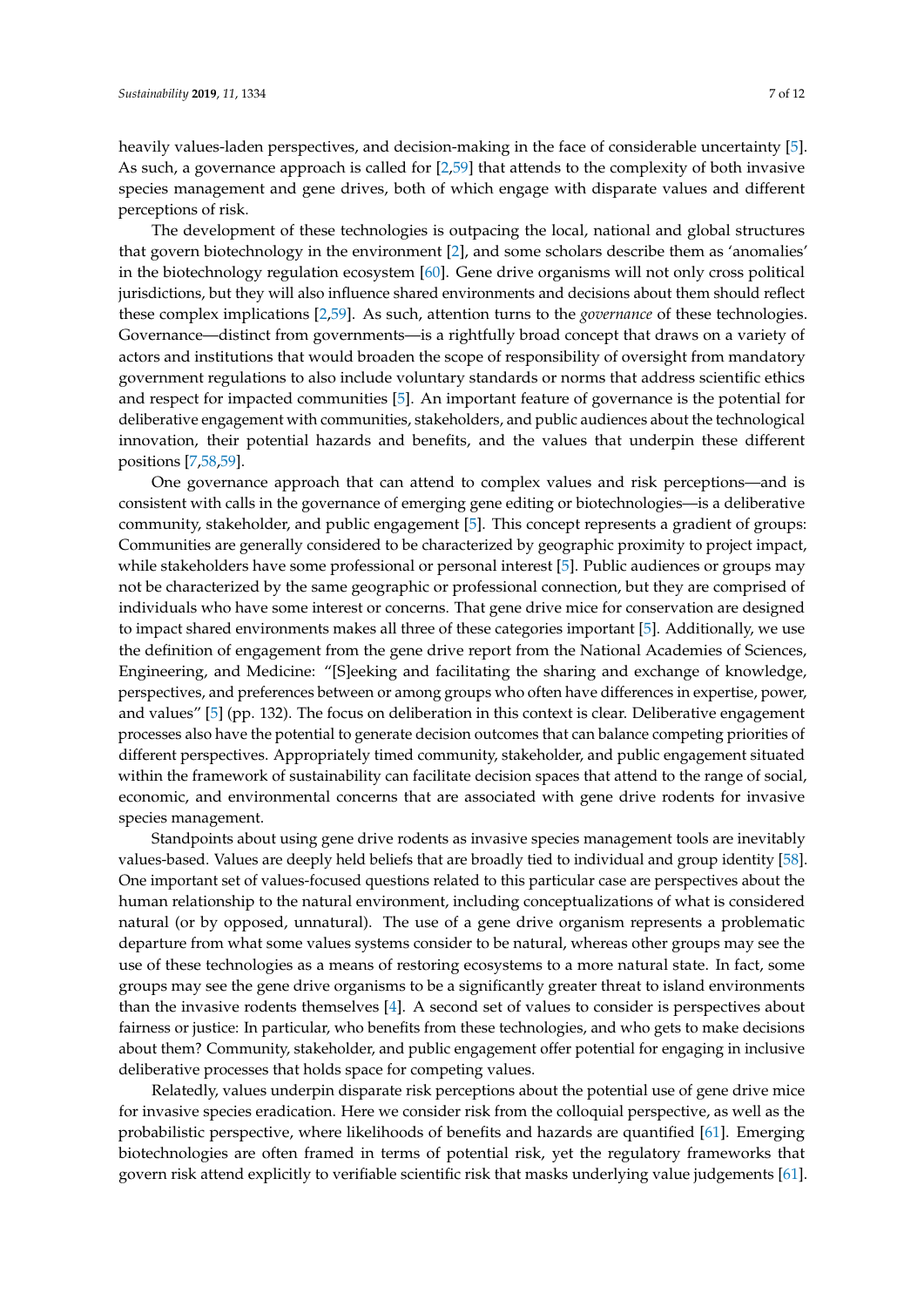For example, risk is quantified through the calculation of likely endpoints; these endpoints are identified as either harms, hazards, or benefits. The framing and identification of each endpoint as either harm, hazard, or benefit, for example, are inherently value judgements. Community, stakeholder, and public engagement processes offer the potential to deliberate about these endpoints, a particularly important idea to engage broadly since gene drive technologies may fundamentally reshape local social-ecological systems across spatial and temporal scales.

Moreover, while some scholars have warned against a possible "risk panic" with respect to gene drives, others have noted the equally problematic potential for "innovation thrill," where the promise of a technology clouds careful and deliberative decision-making [\[62\]](#page-11-3). Ideally, engagement could temper either end of the spectrum, creating space for meaningful dialogue about the potential use of gene drive organisms. Community, stakeholder, and public engagement will play a vital role in the governance of gene drive rodents for invasive species management and eradication.

## **4. Discussion**

In short, decisions about the use of gene drive organisms for any application will require thoughtful and inclusive deliberation [\[60\]](#page-11-1). The promise of these technologies is great, yet the uncertainty about success outcomes is clearly considerable. Importantly, scholars and innovators alike are drawing attention to questions about who gets to make decisions about gene drive uses, and to questions about the bases on which these decisions will be made [\[7,](#page-8-4)[55](#page-10-16)[,59\]](#page-11-0). We argue that sustainability offers one interdisciplinary and flexible framework for anchoring broad governance questions around the use of gene drive technologies, providing some guidance for complex decisions.

Here, we have identified how the three pillars of environment, economy, and society can be used to consider gene drive rodents for the conservation of island biodiversity. The underlying motivation for these gene drive applications is inherently an environmental issue, and the case for gene drives as boosting island economies can be made. Yet, the value of the sustainability framework lies in how it attends equally to social considerations: Here we see that unpacking the values embedded in these issues complicates the assumptions that underpin environmental and economic benefits. Island communities are inherently vulnerable to global environmental change [\[12,](#page-8-10)[44\]](#page-10-6), and tools for sustainability and resilience should be explored carefully.

Islands also offer important insight into the balance of making decisions in local communities that are situated in systems of global governance. Gene drive organisms are being addressed in a variety of international fora, such as the Convention on Biological Diversity and the International Union for the Conservation of Nature [\[2\]](#page-8-5). These are important scales of governance for environmental release of gene drive organisms with global consequences. However, the most direct effects of gene drive organisms will, in fact, be on local communities and as such, local community governance should be central to related decisions. Islands are by nature both relatively isolated and networked to global systems; the arrival and threat of invasive rodents reflect this context. Importantly, this is the nature and scale of governance that Kofler and collaborators call for: Locally situated governance with global vision [\[2\]](#page-8-5). As such, an examination of gene drive mice as a tool for invasive rodent eradication is important for both the immediate case, but also for other applications of gene drive organisms. Here, the mouse is both a target and a model on multiple levels: Invasive mice are a target for eradication and a model species for mammalian gene drives more generally. The governance of gene drive mice has similar parallels: The potential use of gene drive mice will have important implications for island biodiversity conservation in its own right, and the decisions and impacts made will also be instructive for other applications and systems. As such, gene drive mice offers opportunity as both genetic model system, as well as a social science model system. Using sustainability as a guiding framework offers important insight for making decisions that may have global implications.

**Author Contributions:** Conceptualization, S.K.B.-D.; Writing—Original Draft Preparation, S.K.B.-D; M.S. & D.V.B.; Writing—Review & Editing, S.K.B.-D. & J.G.; Supervision, J.G.; Project Administration, S.K.B.-D; Funding Acquisition, J.G.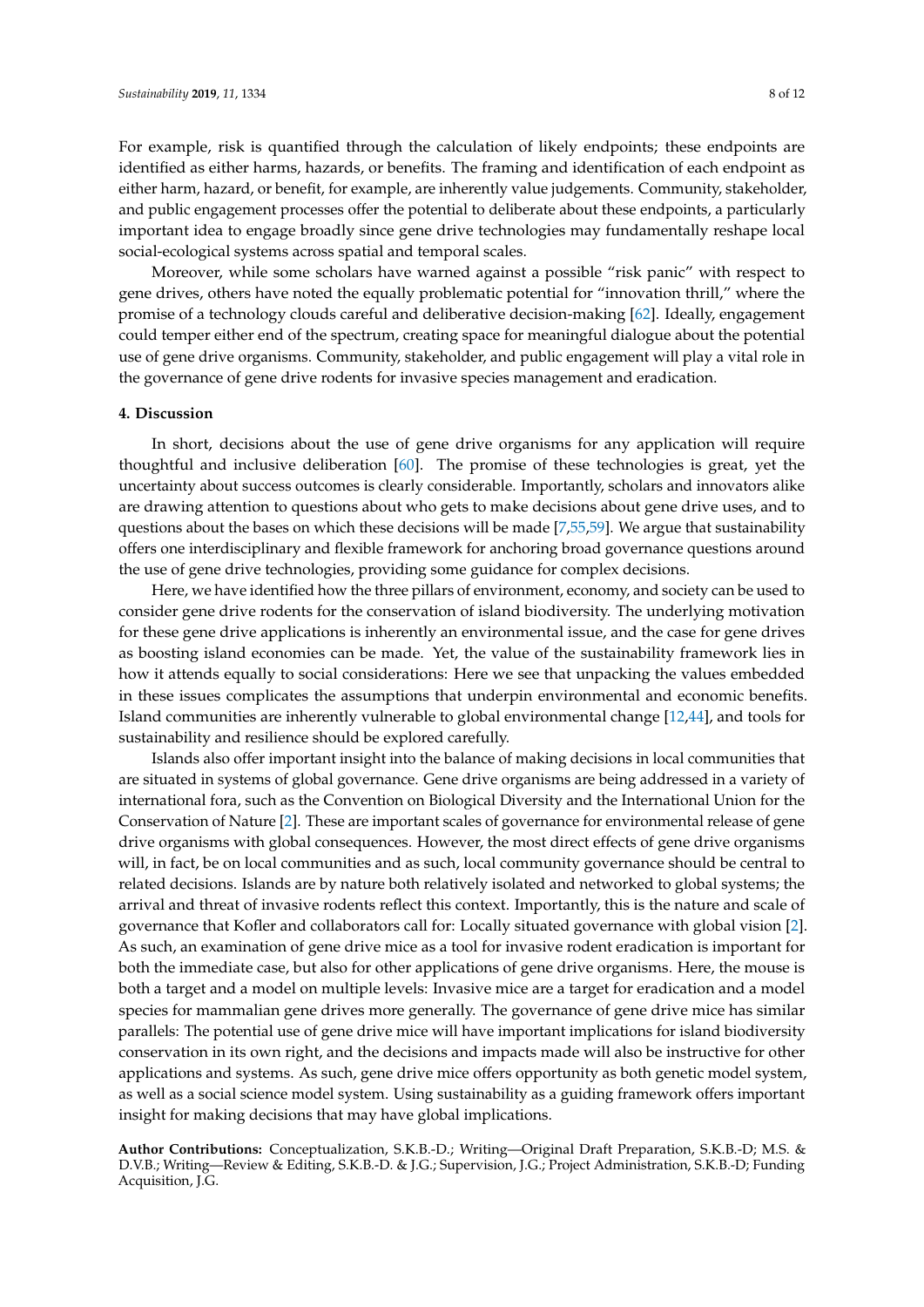**Funding:** John Godwin receives support from the Defense Advanced Research Projects Agency Safe Genes program (SAFE-FP-005).

**Conflicts of Interest:** The funders had no role in the design of the study; in the collection, analyses, or interpretation of data; in the writing of the manuscript, or in the decision to publish the results. All authors participate in the Genetic Biocontrol of Invasive Rodents partnership [\(www.geneticbiocontrol.org\)](www.geneticbiocontrol.org).

# **References**

- <span id="page-8-0"></span>1. Esvelt, K.M.; Smidler, A.L.; Catteruccia, F.; Church, G.M. Emerging technology: Concerning RNA-guided gene drives for the alteration of wild populations. *eLife* **2014**, *3*, e03401. [\[CrossRef\]](http://dx.doi.org/10.7554/eLife.03401) [\[PubMed\]](http://www.ncbi.nlm.nih.gov/pubmed/25035423)
- <span id="page-8-5"></span>2. Kofler, N.; Collins, J.P.; Kuzma, J.; Marris, E.; Esvelt, K.; Nelson, M.P.; Newhouse, A.; Rothschild, J.L.; Vigliotti, V.S.; Semenov, M.; et al. Editing nature: Local roots of global governance. *Science* **2018**, *362*, 527–529. [\[CrossRef\]](http://dx.doi.org/10.1126/science.aat4612) [\[PubMed\]](http://www.ncbi.nlm.nih.gov/pubmed/30385564)
- 3. Ricciardi, A.; Blackburn, T.M.; Carlton, J.T.; Dick, J.T.; Hulme, P.E.; Iacarella, J.C.; Pyšek, P. Invasion science: A horizon scan of emerging challenges and opportunities. *Trends Ecol. Evol.* **2017**, *32*, 464–474. [\[CrossRef\]](http://dx.doi.org/10.1016/j.tree.2017.03.007) [\[PubMed\]](http://www.ncbi.nlm.nih.gov/pubmed/28395941)
- <span id="page-8-1"></span>4. Webber, B.L.; Raghu, S.; Edwards, O.R. Opinion: Is CRISPR-based gene drive a biocontrol silver bullet or global conservation threat? *Proc. Natl. Acad. Sci. USA* **2015**, *112*, 10565–10567. [\[CrossRef\]](http://dx.doi.org/10.1073/pnas.1514258112) [\[PubMed\]](http://www.ncbi.nlm.nih.gov/pubmed/26272924)
- <span id="page-8-2"></span>5. National Academies of Sciences, Engineering, and Medicine. *Gene Drives on the Horizon: Advancing Science, Navigating Uncertainty, and Aligning Research with Public Values*; National Academies Press: Washington, DC, USA, 2016.
- <span id="page-8-3"></span>6. Piaggio, A.J.; Segelbacher, G.; Seddon, P.J.; Alphey, L.; Bennett, E.L.; Carlson, R.H.; Friedman, R.M.; Kanavy, D.; Phelan, R. Is it time for synthetic biodiversity conservation? *Trends Ecol. Evol.* **2017**, *32*, 97–107. [\[CrossRef\]](http://dx.doi.org/10.1016/j.tree.2016.10.016) [\[PubMed\]](http://www.ncbi.nlm.nih.gov/pubmed/27871673)
- <span id="page-8-4"></span>7. Kuzma, J.; Gould, F.; Brown, Z.; Collins, J.; Delborne, J.; Frow, E.; Esvelt, K.; Guston, D.; Leitschuh, C.; Oye, K.; et al. A roadmap for gene drives: Using institutional analysis and development to frame research needs and governance in a systems context. *J. Responsible Innov.* **2018**, *5* (Suppl. 1), S13–S39. [\[CrossRef\]](http://dx.doi.org/10.1080/23299460.2017.1410344)
- <span id="page-8-6"></span>8. Howald, G.; Donlan, C.J.; Galvan, J.P.; Russell, J.C.; Parkes, J.; Samaniego, A.; Wang, Y.; Veitch, D.; Genovesi, P.; Pascal, M.; et al. Invasive rodent eradication on islands. *Conserv. Biol.* **2007**, *21*, 1258–1268. [\[CrossRef\]](http://dx.doi.org/10.1111/j.1523-1739.2007.00755.x) [\[PubMed\]](http://www.ncbi.nlm.nih.gov/pubmed/17883491)
- <span id="page-8-7"></span>9. Caut, S.; Angulo, E.; Courchamp, F. Dietary Shift of an Invasive Predator: Rats, Seabirds and Sea Turtles. *Source: J. Appl. Ecol.* **2008**, *45*, 428–437. [\[CrossRef\]](http://dx.doi.org/10.1111/j.1365-2664.2007.01438.x) [\[PubMed\]](http://www.ncbi.nlm.nih.gov/pubmed/18784794)
- <span id="page-8-8"></span>10. Angel, A.; Wanless, R.M.; Cooper, J. Review of impacts of the introduced house mouse on islands in the Southern Ocean: Are mice equivalent to rats? *Biol. Invasions* **2009**, *11*, 1743–1754. [\[CrossRef\]](http://dx.doi.org/10.1007/s10530-008-9401-4)
- <span id="page-8-9"></span>11. MacKay, J.W.B.; Russell, J.C.; Murphy, E.C. Eradicating House Mice from Islands: Successes, Failures, and the Way Forward. In *Managing Vertebrate Invasive Species: Proceedings of an International Symposium*; Witmer, G.W., Pitt, W.C., Fagerstone, K.A., Eds.; USDA/APHIS Wildlife Services, National Wildlife Research Center: Fort Collins, CO, USA, 2007; pp. 293–304.
- <span id="page-8-10"></span>12. Russell, J.C.; Meyer, J.Y.; Holmes, N.D.; Pagad, S. Invasive alien species on islands: Impacts, distribution, interactions and management. *Environ. Conserv.* **2017**, *44*, 359–370. [\[CrossRef\]](http://dx.doi.org/10.1017/S0376892917000297)
- <span id="page-8-11"></span>13. Campbell, K.J.; Beek, J.; Eason, C.T.; Glen, A.S.; Godwin, J.; Gould, F.; Holmes, N.D.; Howald, G.R.; Madden, F.M.; Ponder, J.B.; et al. The next generation of rodent eradications: Innovative technologies and tools to improve species specificity and increase their feasibility on islands. *Biol. Conserv.* **2015**, *185*, 47–58. [\[CrossRef\]](http://dx.doi.org/10.1016/j.biocon.2014.10.016)
- <span id="page-8-12"></span>14. Leitschuh, C.M.; Kanavy, D.; Backus, G.A.; Valdez, R.X.; Serr, M.; Pitts, E.A.; Threadgill, D.; Godwin, J. Developing gene drive technologies to eradicate invasive rodents from islands. *J. Responsible Innov.* **2018**, *5* (Suppl. 1), S121–S138. [\[CrossRef\]](http://dx.doi.org/10.1080/23299460.2017.1365232)
- <span id="page-8-13"></span>15. Bellard, C.; Cassey, P.; Blackburn, T.M. Alien species as a driver of recent extinctions. *Biol. Lett.* **2016**, *12*. [\[CrossRef\]](http://dx.doi.org/10.1098/rsbl.2015.0623) [\[PubMed\]](http://www.ncbi.nlm.nih.gov/pubmed/26888913)
- <span id="page-8-14"></span>16. Larson, D.L.; Phillips-Mao, L.; Quiram, G.; Sharpe, L.; Stark, R.; Sugita, S.; Weiler, A. A framework for sustainable invasive species management: Environmental, social, and economic objectives. *J. Environ. Manag.* **2011**, *92*, 14–22. [\[CrossRef\]](http://dx.doi.org/10.1016/j.jenvman.2010.08.025) [\[PubMed\]](http://www.ncbi.nlm.nih.gov/pubmed/20832931)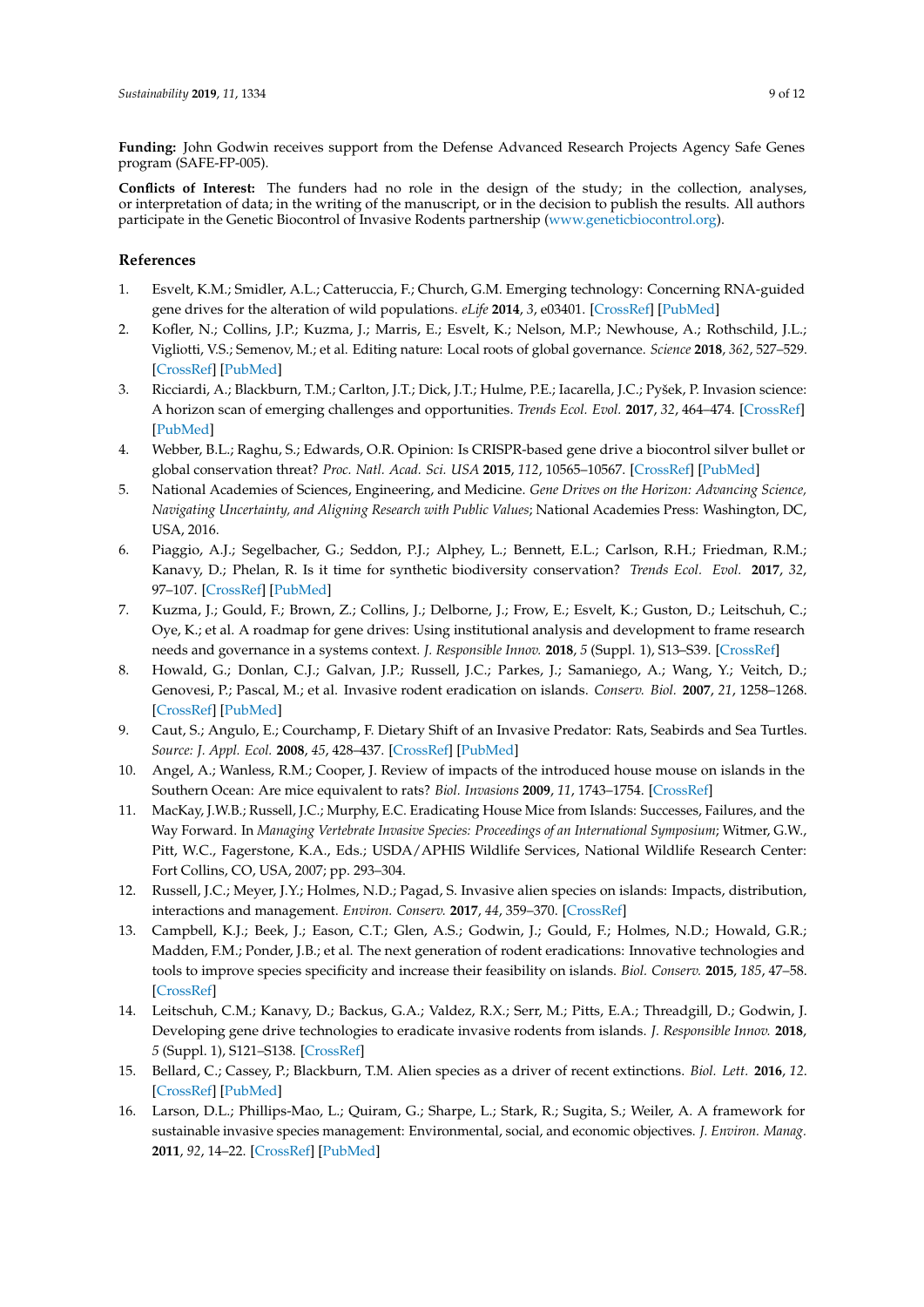- <span id="page-9-0"></span>17. Database of Island Invasive Species Eradications, developed by Island Conservation, Coastal Conservation Action Laboratory UCSC, IUCN SSC Invasive Species Specialist Group, University of Auckland and Landcare Research New Zealand. 2017. Available online: <http://diise.islandconservation.org> (accessed on 28 February 2019).
- <span id="page-9-1"></span>18. Rueda, D.; Campbell, K.J.; Fisher, P.; Cunninghame, F.; Ponder, J.B. Biologically significant residual persistence of brodifacoum in reptiles following invasive rodent eradication, Galapagos Islands, Ecuador. *Conserv. Evid.* **2016**, *13*, 38.
- <span id="page-9-2"></span>19. Champer, J.; Buchman, A.; Akbari, O.S. Cheating evolution: Engineering gene drives to manipulate the fate of wild populations. *Nature Rev. Genet.* **2016**, *17*, 146–159. Available online: [https://www.nature.com/](https://www.nature.com/articles/nrg.2015.34) [articles/nrg.2015.34](https://www.nature.com/articles/nrg.2015.34) (accessed on 28 February 2019). [\[CrossRef\]](http://dx.doi.org/10.1038/nrg.2015.34) [\[PubMed\]](http://www.ncbi.nlm.nih.gov/pubmed/26875679)
- 20. DiCarlo, J.E.; Chavez, A.; Dietz, S.L.; Esvelt, K.M.; Church, G.M. Safeguarding CRISPR-Cas9 gene drives in yeast. *Nat. Biotechnol.* **2015**, *33*, 1250–1255. [\[CrossRef\]](http://dx.doi.org/10.1038/nbt.3412) [\[PubMed\]](http://www.ncbi.nlm.nih.gov/pubmed/26571100)
- 21. Gantz, V.M.; Bier, E. The mutagenic chain reaction: A method for converting heterozygous to homozygous mutations. *Science* **2015**, *6233*, 442–444. [\[CrossRef\]](http://dx.doi.org/10.1126/science.aaa5945) [\[PubMed\]](http://www.ncbi.nlm.nih.gov/pubmed/25908821)
- 22. Harris, A.F.; Nimmo, D.; McKemey, A.R.; Kelly, N.; Scaife, S.; Donnelly, C.A.; Beech, C.; Petrie, W.D.; Alphey, L. Field performance of engineered male mosquitoes. *Nat. Biotechnol.* **2011**, *29*, 1034–1037. [\[CrossRef\]](http://dx.doi.org/10.1038/nbt.2019) [\[PubMed\]](http://www.ncbi.nlm.nih.gov/pubmed/22037376)
- <span id="page-9-3"></span>23. Sinkins, S.P.; Gould, F. Gene drive systems for insect disease vectors. *Nat. Rev. Genet.* **2006**, *7*, 427–435. [\[CrossRef\]](http://dx.doi.org/10.1038/nrg1870) [\[PubMed\]](http://www.ncbi.nlm.nih.gov/pubmed/16682981)
- <span id="page-9-4"></span>24. Burt, A. Site-specific selfish genes as tools for the control and genetic engineering of natural populations. *Proc. R. Soc. Lond. B Biol. Sci.* **2003**, *270*, 921–928. [\[CrossRef\]](http://dx.doi.org/10.1098/rspb.2002.2319) [\[PubMed\]](http://www.ncbi.nlm.nih.gov/pubmed/12803906)
- <span id="page-9-5"></span>25. Backus, G.A.; Gross, K. Genetic engineering to eradicate invasive mice on islands: Modeling the efficiency and ecological impacts. *Ecosphere* **2016**, *7*. [\[CrossRef\]](http://dx.doi.org/10.1002/ecs2.1589)
- <span id="page-9-6"></span>26. Prowse, T.A.; Cassey, P.; Ross, J.V.; Pfitzner, C.; Wittmann, T.A.; Thomas, P. Dodging silver bullets: Good CRISPR gene-drive design is critical for eradicating exotic vertebrates. *Proc. R. Soc. B* **2017**, *284*. [\[CrossRef\]](http://dx.doi.org/10.1098/rspb.2017.0799) [\[PubMed\]](http://www.ncbi.nlm.nih.gov/pubmed/28794219)
- <span id="page-9-7"></span>27. Ostrom, E. A general framework for analyzing sustainability of social-ecological systems. *Science* **2009**, *325*, 419–422. [\[CrossRef\]](http://dx.doi.org/10.1126/science.1172133) [\[PubMed\]](http://www.ncbi.nlm.nih.gov/pubmed/19628857)
- <span id="page-9-8"></span>28. Pope, J.; Annandale, D.; Morrison-Saunders, A. Conceptualising sustainability assessment. *Environ. Impact Assess. Rev.* **2004**, *24*, 595–616. [\[CrossRef\]](http://dx.doi.org/10.1016/j.eiar.2004.03.001)
- <span id="page-9-9"></span>29. Gillespie, R.; Bennett, J. Costs and benefits of rodent eradication on Lord Howe Island, Australia. *Ecol. Econ.* **2017**, *140*, 215–224. [\[CrossRef\]](http://dx.doi.org/10.1016/j.ecolecon.2017.05.007)
- <span id="page-9-10"></span>30. Tershy, B.R.; Shen, K.W.; Newton, K.M.; Holmes, N.D.; Croll, D.A. The importance of islands for the protection of biological and linguistic diversity. *Bioscience* **2015**, *65*, 592–597. [\[CrossRef\]](http://dx.doi.org/10.1093/biosci/biv031)
- <span id="page-9-11"></span>31. Towns, D.R.; Atkinson, I.A.E.; Daugherty, C.H. Have the Harmful Effects of Introduced Rats on Islands been Exaggerated? *Biol. Invasions* **2006**, *8*, 863–891. [\[CrossRef\]](http://dx.doi.org/10.1007/s10530-005-0421-z)
- <span id="page-9-12"></span>32. Drake, D.R.; Hunt, T.L. Invasive rodents on islands: Integrating historical and contemporary ecology. *Biol. Invasions* **2009**, *11*, 1483–1487. [\[CrossRef\]](http://dx.doi.org/10.1007/s10530-008-9392-1)
- 33. Mulder, C.P.; Grant-Hoffman, M.N.; Towns, D.R.; Bellingham, P.J.; Wardle, D.A.; Durrett, M.S.; Fukami, T.; Bonner, K.I. Direct and indirect effects of rats: Does rat eradication restore ecosystem functioning of New Zealand seabird islands? *Biol. Invasions* **2009**, *11*, 1671–1688. [\[CrossRef\]](http://dx.doi.org/10.1007/s10530-008-9396-x)
- <span id="page-9-13"></span>34. Singleton, G.; Krebs, C. The Secret World of Wild Mice. In *The Mouse in Biomedical Research: History, Wild Mice, and Genetics*; Fox, J., Barthold, S., Davisson, C., Quimby, F., Smith, A., Eds.; Elsevier: Amsterdam, The Netherlands, 2007; pp. 25–51.
- <span id="page-9-14"></span>35. Fukami, T.; Wardle, D.A.; Bellingham, P.J.; Mulder, C.P.H.; Towns, D.R.; Yeates, G.W.; Bonner, K.I.; Durrett, M.S.; Grant-Hoffman, M.N.; Williamson, W.M. Above- and below-ground impacts of introduced predators in seabird-dominated island ecosystems. *Ecol. Lett.* **2006**, *9*, 1299–1307. [\[CrossRef\]](http://dx.doi.org/10.1111/j.1461-0248.2006.00983.x) [\[PubMed\]](http://www.ncbi.nlm.nih.gov/pubmed/17118004)
- <span id="page-9-15"></span>36. Croll, D.A.; Maron, J.L.; Estes, J.A.; Danner, E.M.; Byrd, G.V. Introduced predators transform subarctic islands from grasslands to tundra. *Science* **2005**, *307*, 1959–1961. [\[CrossRef\]](http://dx.doi.org/10.1126/science.1108485) [\[PubMed\]](http://www.ncbi.nlm.nih.gov/pubmed/15790855)
- <span id="page-9-16"></span>37. Graham, N.A.J.; Wilson, S.K.; Carr, P.; Hoey, A.S.; Jennings, S.; Macneil, M.A. Seabirds enhance coral reef productivity and functioning in the absence of invasive rats. *Nature* **2018**, *559*, 250–253. [\[CrossRef\]](http://dx.doi.org/10.1038/s41586-018-0202-3) [\[PubMed\]](http://www.ncbi.nlm.nih.gov/pubmed/29995864)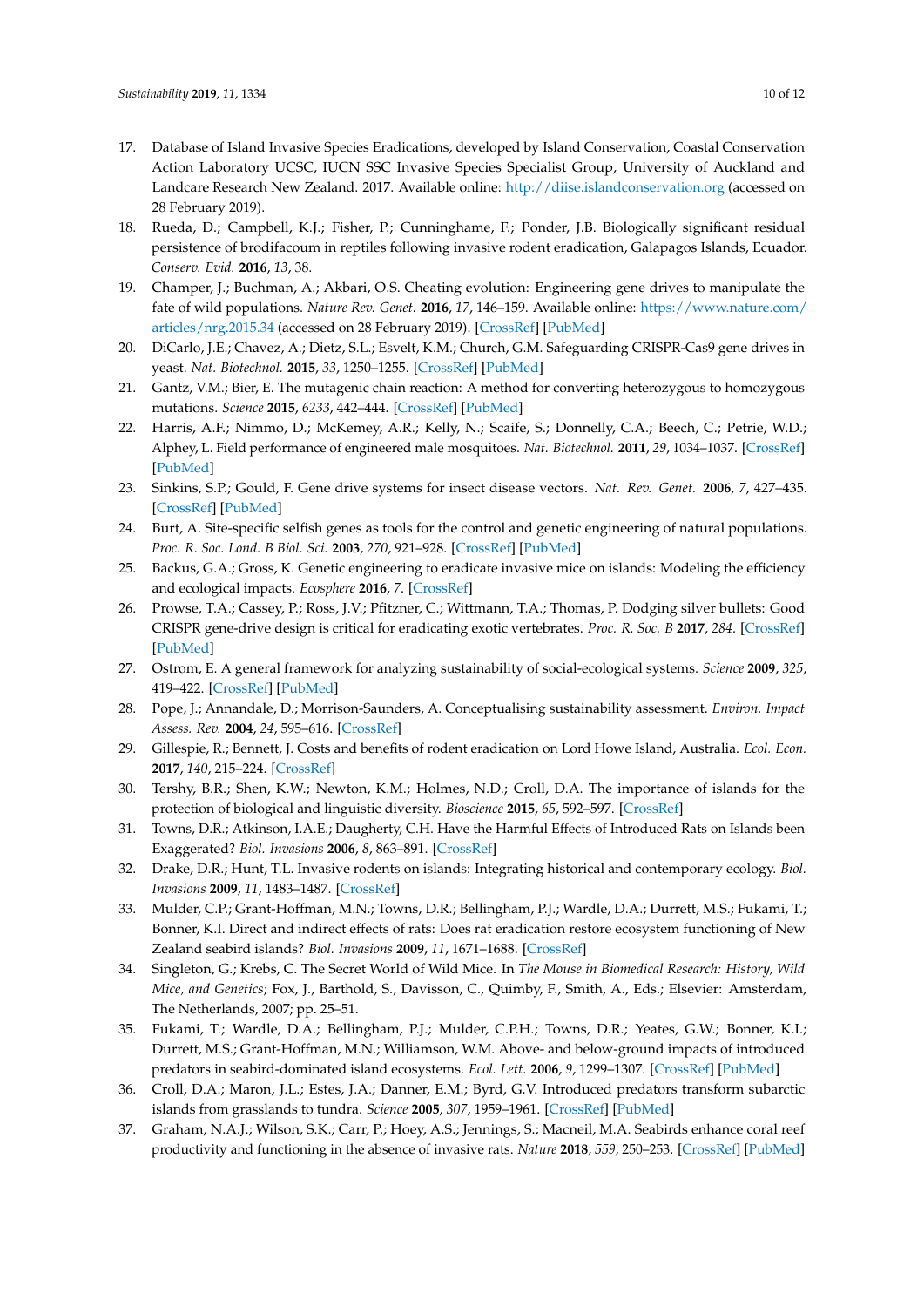- <span id="page-10-0"></span>38. Jones, H.P.; Holmes, N.D.; Butchart, S.H.; Tershy, B.R.; Kappes, P.J.; Corkery, I.; Aguirre-Muñoz, A.; Armstrong, D.P.; Bonnaud, E.; Burbidge, A.A.; et al. Invasive mammal eradication on islands results in substantial conservation gains. *Proc. Natl. Acad. Sci. USA* **2016**, *113*, 4033–4038. [\[CrossRef\]](http://dx.doi.org/10.1073/pnas.1521179113) [\[PubMed\]](http://www.ncbi.nlm.nih.gov/pubmed/27001852)
- <span id="page-10-1"></span>39. Capizzi, D.; Bertolino, S.; Mortelliti, A. Rating the rat: Global patterns and research priorities in impacts and management of rodent pests. *Mammal Rev.* **2014**, *44*, 148–162. [\[CrossRef\]](http://dx.doi.org/10.1111/mam.12019)
- <span id="page-10-2"></span>40. Lafferty, K.D.; McLaughlin, J.P.; Gruner, D.S.; Bogar, T.A.; Bui, A.; Childress, J.N.; Espinoza, M.; Forbes, E.S.; Johnston, C.A.; Klope, M.; et al. Local extinction of the Asian tiger mosquito (Aedes albopictus) following rat eradication on Palmyra Atoll. *Biol. Lett.* **2018**, *14*. [\[CrossRef\]](http://dx.doi.org/10.1098/rsbl.2017.0743) [\[PubMed\]](http://www.ncbi.nlm.nih.gov/pubmed/29491026)
- <span id="page-10-3"></span>41. Russell, J.C.; Holmes, N.D. Tropical island conservation: Rat eradication for species recovery. *Biol. Conserv.* **2015**, *185*, 1–7. [\[CrossRef\]](http://dx.doi.org/10.1016/j.biocon.2015.01.009)
- <span id="page-10-4"></span>42. Parkes, J.; Fisher, P.; Forrester, G. Diagnosing the cause of failure to eradicate introduced rodents on islands: Brodifacoum versus diphacinone and method of bait delivery. *Conserv. Evid.* **2011**, *8*, 100–106.
- <span id="page-10-5"></span>43. Sudweeks, J.; Hollingsworth, B.; Blondel, D.V.; Campbell, K.J.; Dhole, S.; Eisemann, J.D.; Edwards, O.; Godwin, J.; Howald, G.R.; Oh, K. Locally Fixed Alleles: A method to localize gene drive to island populations. *bioRxiv* **2019**, 509364. [\[CrossRef\]](http://dx.doi.org/10.1101/509364)
- <span id="page-10-6"></span>44. Reaser, J.K.; Meyerson, L.A.; Cronk, Q.; De Poorter, M.A.J.; Eldrege, L.G.; Green, E.; Kairo, M.; Latasi, P.; Mack, R.N.; Mauremootoo, J.; et al. Ecological and socioeconomic impacts of invasive alien species in island ecosystems. *Environ. Conserv.* **2007**, *34*, 98–111. [\[CrossRef\]](http://dx.doi.org/10.1017/S0376892907003815)
- <span id="page-10-7"></span>45. Brown, P.R.; Singleton, G. Impacts of House Mice on Crops in Australia–Costs and Damage. Natural Resources Management and Policy Commons: Human Conflicts with Wildlife: Economic Considerations. 2000. Available online: <https://digitalcommons.unl.edu/nwrchumanconflicts/6/> (accessed on 28 February 2019).
- <span id="page-10-8"></span>46. Brown, P.R.; Huth, N.I.; Banks, P.B.; Singleton, G.R. Relationship between abundance of rodents and damage to agricultural crops. *Agric. Ecosyst. Environ.* **2007**, *120*. [\[CrossRef\]](http://dx.doi.org/10.1016/j.agee.2006.10.016)
- <span id="page-10-9"></span>47. Singleton, G.R.; Brown, P.R.; Pech, R.P.; Jacob, J.; Mutze, G.J.; Krebs, C.J. One hundred years of eruptions of house mice in Australia–A natural biological curio. *Biol. J. Linn. Soc.* **2005**, *84*, 617–627. [\[CrossRef\]](http://dx.doi.org/10.1111/j.1095-8312.2005.00458.x)
- <span id="page-10-10"></span>48. Holmes, N.; Campbell, K.; Keitt, B.; Griffiths, R.; Beek, J.; Donlan, C.; Broome, K. Reporting costs for invasive vertebrate eradications. *Biol. Invasions* **2015**, *17*, 2913–2925. [\[CrossRef\]](http://dx.doi.org/10.1007/s10530-015-0920-5)
- <span id="page-10-11"></span>49. Markets & Markets. Rodenticides Market by Type (Anticoagulants, Non-Anticoagulants, and Others), by End User (Agricultural Field, Warehouses, Pest Control Companies, Urban Centers, and Others) & by Geography-Global Trends & Forecasts to 2019. Available online: [https://www.marketresearch.com/](https://www.marketresearch.com/product/sample-8289309.pdf) [product/sample-8289309.pdf](https://www.marketresearch.com/product/sample-8289309.pdf) (accessed on 28 February 2019).
- <span id="page-10-12"></span>50. Morgan, G.; Simmons, G. Predator-Free Rakiura: An Economic Appraisal. The Morgan Foundation. 2014. Available online: [https://www.scribd.com/document/214023167/Economic-Appraisal-of-Predator-Free-](https://www.scribd.com/document/214023167/Economic-Appraisal-of-Predator-Free-Stewart-Island)[Stewart-Island](https://www.scribd.com/document/214023167/Economic-Appraisal-of-Predator-Free-Stewart-Island) (accessed on 28 February 2019).
- <span id="page-10-13"></span>51. Russell, J.C.; Broome, K.G. Fifty years of rodent eradications in New Zealand: Another decade of advances. *N. Z. J. Ecol.* **2016**, *40*, 197–204. Available online: <https://www.jstor.org/stable/26198751> (accessed on 28 February 2019). [\[CrossRef\]](http://dx.doi.org/10.20417/nzjecol.40.22)
- <span id="page-10-14"></span>52. Bassett, I.E.; Cook, J.; Buchanan, F.; Russell, J.C. Treasure Islands: Biosecurity in the Hauraki Gulf Marine Park. *N. Z. J. Ecol.* **2016**, *40*, 250–266. [\[CrossRef\]](http://dx.doi.org/10.20417/nzjecol.40.28)
- 53. Masuda, B.M.; Jamieson, I.G. Response of a reintroduced bird population to rat reinvasion and eradication. *N. Z. J. Ecol.* **2013**, *37*, 224–231.
- <span id="page-10-15"></span>54. Bagasra, A.; Nathan, H.W.; Mitchell, M.S.; Russell, J.C. Tracking invasive rat movements with a systemic biomarker. *N. Z. J. Ecol.* **2016**, *40*, 267–272. [\[CrossRef\]](http://dx.doi.org/10.20417/nzjecol.40.29)
- <span id="page-10-16"></span>55. Esvelt, K.M.; Gemmell, N.J. Conservation demands safe gene drive. *PLoS Biol.* **2017**, *15*, e2003850. [\[CrossRef\]](http://dx.doi.org/10.1371/journal.pbio.2003850) [\[PubMed\]](http://www.ncbi.nlm.nih.gov/pubmed/29145398)
- <span id="page-10-17"></span>56. Kardos, M.; Shafer, A.B. The Peril of Gene-Targeted Conservation. *Trends Ecol. Evol.* **2018**, *33*, 827–839. [\[CrossRef\]](http://dx.doi.org/10.1016/j.tree.2018.08.011) [\[PubMed\]](http://www.ncbi.nlm.nih.gov/pubmed/30241778)
- <span id="page-10-18"></span>57. Lunshof, J.E.; Birnbaum, A. Adaptive risk management of gene drive experiments: Biosafety, biosecurity, and ethics. *Appl. Biosaf.* **2017**, *22*, 97–103. [\[CrossRef\]](http://dx.doi.org/10.1177/1535676017721488)
- <span id="page-10-19"></span>58. Estévez, R.A.; Anderson, C.B.; Pizarro, J.C.; Burgman, M.A. Clarifying values, risk perceptions, and attitudes to resolve or avoid social conflicts in invasive species management. *Conserv. Biol.* **2015**, *29*, 19–30. [\[CrossRef\]](http://dx.doi.org/10.1111/cobi.12359)